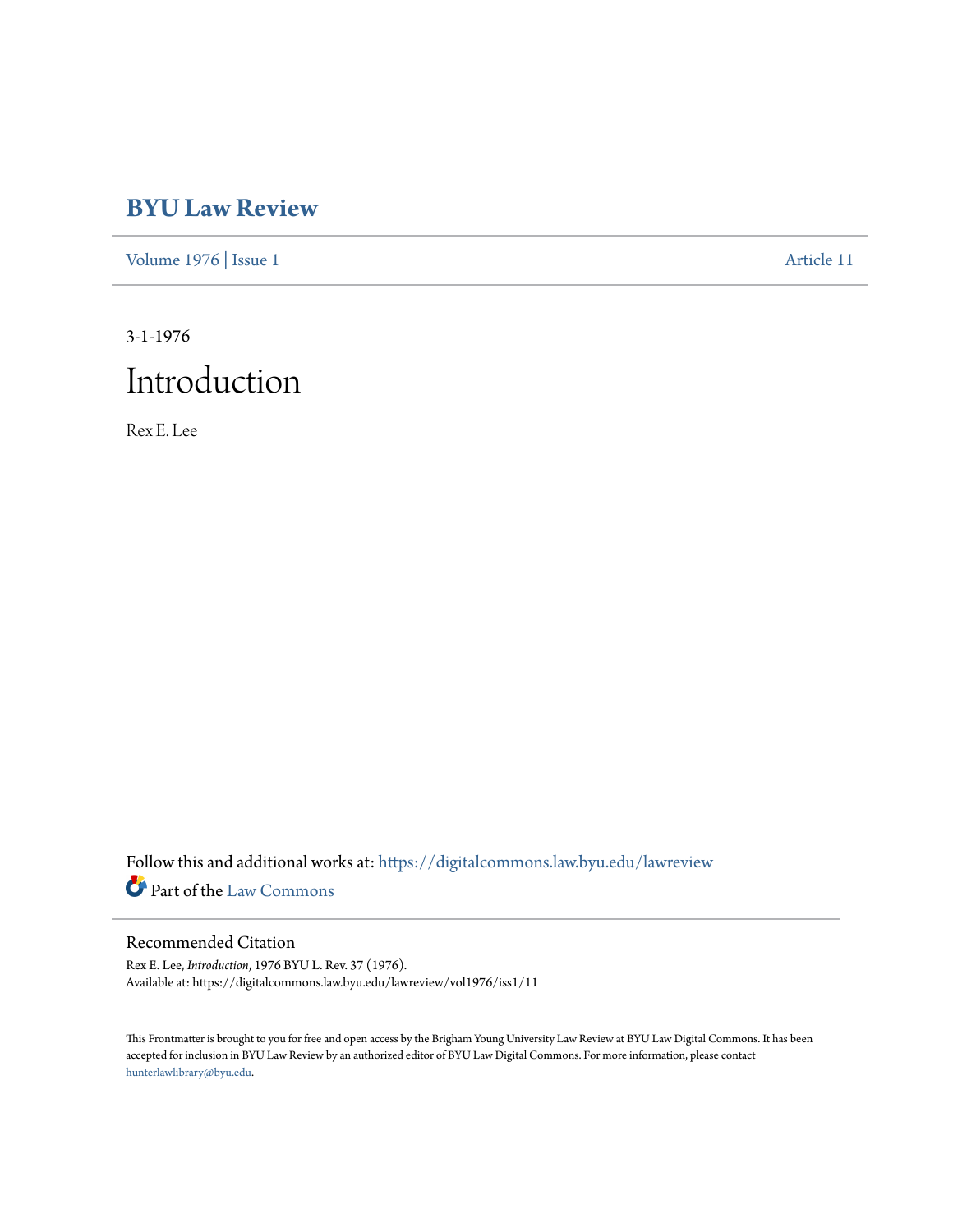## Constitutional Law Symposium: Allocation of Policymaking Authority Between Court and Legislature

*On November 7, 1975, the J. Reuben Clark Law School at Brigham Young University conducted a symposium on constitutional law. Participants included Robert G. Dixon, Jr. of Washington University, Edward L. Barrett of the University of California at Davis, Gerald Gunther of Stanford University, Arvo Van Alstyne of the University of Utah, Laurence H. Tribe of Harvard University, and C. Keith Rooker of Brigham Young University. Although the lectures and comments dealt primarily with judicial use of the due process and equal protection clauses, the central inquiry of the symposium was broader, focusing on the constitutional allocation of policymaking authority between the judiciary and the legislature. Two of the participants, Professors Dixon and Barrett, developed their key lectures into the articles printed here. Dean Rex E. Lee, the symposium's chief architect, introduces those articles with a preface defining and setting in its historical context the. central inquiry of the*  symposium.

#### **Introduction**

#### Rex E. Lee\*

In the Slaughter-House Cases of **1873,'** the first test of the Fourteenth Amendment, the United States Supreme Court held that none of the three provisions of that Amendment-due process, equal protection, or privileges and immunities-could be utilized as a substantive restraint on state legislation.<sup>2</sup> The contrary position of the Slaughter-House dissenters<sup>3</sup> remained in

<sup>\*</sup> Assistant United States Attorney General, Civil Division; Dean (on leave), J. Reuben Clark Law School, Brigham Young University; B.A., 1960, Brigham Young University; J.D. 1963, University of Chicago.

<sup>1. 83</sup> US. (16 Wall.) 36 (1873).

<sup>2.</sup> Id. at 74-83. The legislation contested in the *Slaughter-House Cases* conferred upon the Crescent City Live-Stock Landing and Slaughter-House Company (a corporation) the exclusive right, for a period of 25 years, "to maintain slaughterhouses, landings for cattle and stockyards" within three parishes. The three parishes contained a population of over 200,000, including the City of New Orleans, and covered **an** area of 1,154 square miles. The law was also attacked on Thirteenth Amendment grounds. Id. at 38- 43.

<sup>3.</sup> Mr. Justice Field's dissenting opinion was joined by Chief Justice Chase, Mr. Justice Swayne, and Mr. Justice Bradley. Justices Bradley and Swayne also wrote separate dissenting opinions. Id. at 83.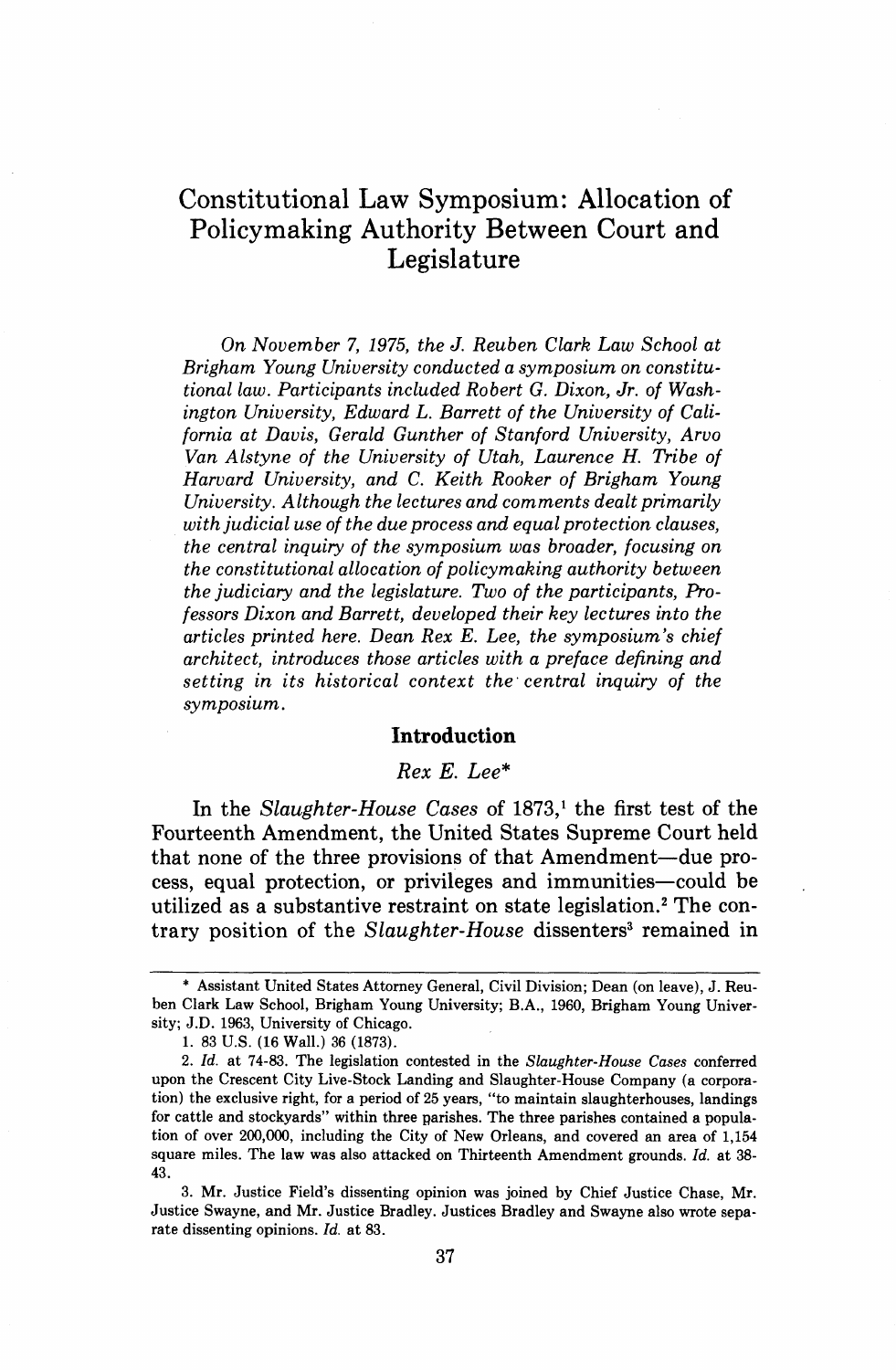embryo for the next two decades until in Allgeyer v. Louisiana, $4$ the Court for the first time invalidated **a** state statute because its substance was incompatible with the Fourteenth Amendment-specifically, the liberty component of the due process clause.

Allgeyer and its progeny-including such notable precedents as Lochner v. New York,<sup>5</sup> Coppage v. Kansas,<sup>6</sup> and Adkins v. Children's Hospital<sup>7</sup>-represented prevailing Supreme Court doctrine for over a third of a century. This was a period in which the Court invalidated many state legislative programs, mostly economic, on the grounds of substantive inconsistency with the Fourteenth Amendment's guarantee against deprivation of life, liberty, or property without due process of law. Since federal judges were guided by nothing more concrete than their own subjective perceptions concerning the substantive content of the due process clause, they were necessarily cast in the role of policymakers-or, at least, policy-reviewers with a veto powerconcerning economic issues.

It is conventional wisdom that Allgeyer and its progeny represent one of the clearest, and most serious, examples of judicial misguidance in our constitutional history. Thus, the Supreme Court observed in a unanimous opinion in Williamson v. *Lee*  Optical  $Co$ <sup>\*</sup> that "[t]he day is gone when this Court uses the Due Process Clause of the Fourteenth Amendment to strike down state laws, regulatory of business and industrial conditions, because they may be unwise, improvident, or out of harmony with a particular school of thought  $\ldots$  . . . . " Furthermore, in the economic context to which the label "substantive due process" traditionally attaches, the rhetoric has been matched by consistent holding. Since **1936,1°** the Supreme Court has not invalidated any

**8. 348 U.S. 483 (1955).** *See also* **Ferguson v. Skrupa, 372 U.S. 726 (1963); Day-Brite Lighting, Inc. v. Missouri, 342 U.S. 421 (1952); Lincoln Federal Labor Union v. Northwestern Iron** & **Metal Co., 335 U.S. 525 (1949); Olsen v. Nebraska, 313 U.S. 236 (1941).** 

**9. 348 U.S. at 488.** 

**10. The historical shift to the present standard that economic regulatory statutes are valid so long as they "have a reasonable relation to a proper legislative purpose, and are neither arbitrary nor discriminatory" came in Nebbia v. New York, 291 US. 502, 537 (1934). The firmness of the** *Nebbia* **precedent was temporarily called into question when the Court adhered to** *Adkins* **v.** *Children's Hospital* **in Morehead v. New York** *ex* **rel. Tipaldo, 298 U.S. 587 (1936).** *Nebbia's* **place in history was assured when, ten months after** 

**<sup>4. 165</sup> U.S. 578 (1897).** 

**<sup>5. 198</sup> U.S. 45 (1905).** 

**<sup>6. 236</sup> U.S. 1 (1915).** 

**<sup>7. 261</sup> U.S. 525 (1923).**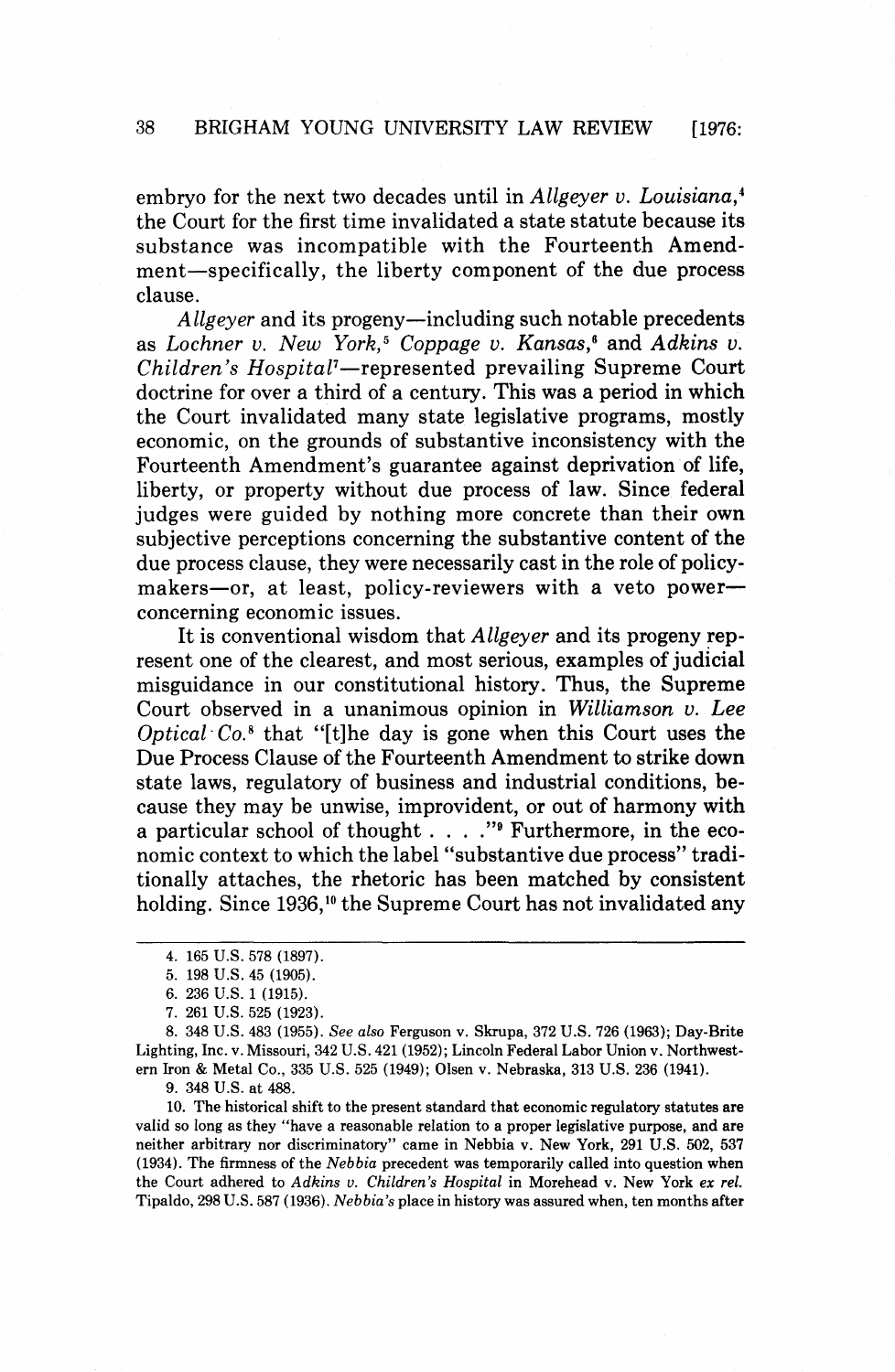state economic regulatory program on grounds of substantive incompatibility with the due process clause.

It is the opinion of some, however, that the assumed interment of Allgeyer, Lochner, and similar cases is illusory, and that although their return as resurrected beings has assuredly taken a different, noneconomic form, the mischiefmaking substance of such cases as Griswold v. Connecticut,<sup>11</sup> Kramer v. Union Free School District No. 15.<sup>12</sup> and Roe *v.* Wade<sup>13</sup> is the same. The only real difference, according to this view, is the nature of the individual interests which trigger the substitution of the wisdom of the judges for the wisdom of the legislators.

The similarities and differences between the old and the new cases in which the Supreme Court and other federal courts have invalidated legislative policy decisions because of substantive inconsistency with the Fourteenth Amendment are of great historical interest. It is at least equally important to constitutional lawyers, however, whether in either the *Allgeyer-Lochner-*Coppage or the Griswold-Kramer-Roe setting the judicial performance was wise or constitutionally acceptable.

The catchphrase notwithstanding, the issue is not whether the due process clause of the Fourteenth Amendment has substantive content. It clearly has, as the incorporation cases illustrate.14 Nor is the issue limited to the due process clause, or even to the Fourteenth Amendment, although that Amendment has surely been the principal testing ground. Rather, in my view, the fundamental issue concerns the allocation of policymaking authority between the legislative and judicial branches of govern-

**11. 381** U.S. **479 (1965).** 

**12. 395** U.S. **621 (1969).** 

**13. 410** U.S. **113 (1973).** 

**14.** See, e.g., Duncan v. Louisiana, **391** U.S. **145 (1968);** Gideon v. Wainwright, **372**  U.S. **335 (1963);** Mapp v. Ohio, **361** U.S. **643 (1961).** 

the Morehead decision, Adkins was overruled by West Coast Hotel Co. v. Parrish, **300** U.S. **379 (1937).** 

Morehead and West Coast Hotel were both **5-4** decisions, and Mr. Justice Roberts, the author of the majority opinion in Nebbia (also **5-4),** was with the majority in both cases. President Roosevelt had announced his court-packing plan after Morehead and before West Coast Hotel, leading to speculation that the reason for Justice Roberts' shift was to lessen the pressure for court-packing. Justice Roberts' explanation, in a memorandum left with Justice Frankfurter, is that the conference vote in West Coast Hotel was taken weeks before the announcement of the court-packing plan, and that he voted to adhere to Adkins in Morehead because in that case, unlike West Coast Hotel, the petitioners did not ask the Court to overrule Adkins. See Frankfurter, Mr. Justice Roberts, **104**  U. PA. L. **REV. 311 (1955).** See also **G.** GUNTHER, CASES AND MATERIALS ON CONSTITUTIONAL LAW **583 (9th** ed. **1975).**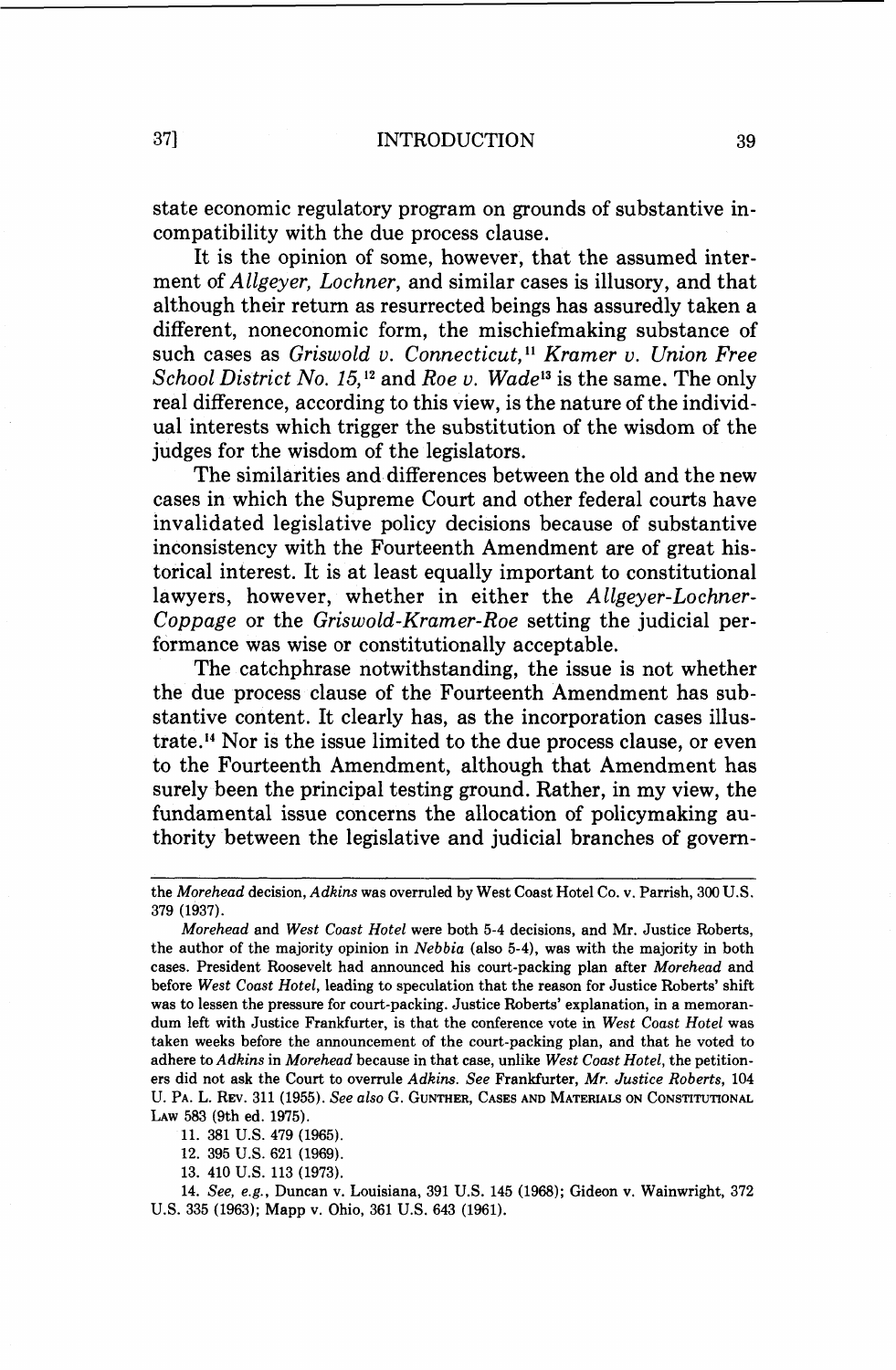ment. The fact that the governmental entities involved are typically a state legislature and a federal court imparts a layer of federalism over this fundamental separation of powers problem.

Initially, it might appear that phrasing the issue in terms of the allocation of policymaking authority between legislators and judges is necessarily to imply the answer. This, in fact, represents my own bottom-line judgment.<sup>15</sup> The analysis is not easy, however, and the relevant considerations-although fundamental to our constitutional system-do not all point in the same direction.

On the one hand, policymaking is the essential and traditional domain of the Legislature. Not being constitutionally limited in their processes by the case or controversy requirement, legislatures are free to investigate and consider all relevant aspects of policy problems and not just those that are presented by disputes between particular individuals. Public money is available, at the will of the Legislature, for whatever hearings, studies, or other investigative work is required to develop and illuminate the underlying facts. Courts, by contrast, are dependent on the typically more limited resources of private litigants. Moreover, if one accepts the relevance of public opinion to public policy, it is significant that legislators, unlike most judges, are elected by the people and periodically must answer to them. In short, legislators are more capable than courts both of making good policy decisions and of adequately reflecting the public view.

On the other hand, judicial involvement in policymaking has been a mainstay of our constitutional system almost from the beginning. It is an involvement that follows ineluctably from the doctrine of judicial review and the vagueness of the most important provisions of the United States Constitution. Given the breadth and imprecision of such terms as "freedom of speech," "due process," "equal protection," and "regulate commerce," the process of pouring content into such terms will necessarily result in policymaking that is both extensive in scope and significant in impact. Since *Marbury v. Madison*,<sup>16</sup> the responsibility for defining these terms-in the absence of constitutional amendment-belongs to the judiciary. Judicial policymaking has therefore been a constitutional fact of life for at least 170 years.

Moreover, the dominant purpose of the American Constitution is the preservation and protection of individual rights against

**16. 5 U.S. (1 Cranch) 137 (1803).** 

**<sup>15.</sup>** *See* **Lee,** *Mr. Herbert Spencer and the Bachelor Stockbroker; Kramer* **v.** *Union Free School District No. 15,* **15 ARIZ. L. REV. 457 (1973).**